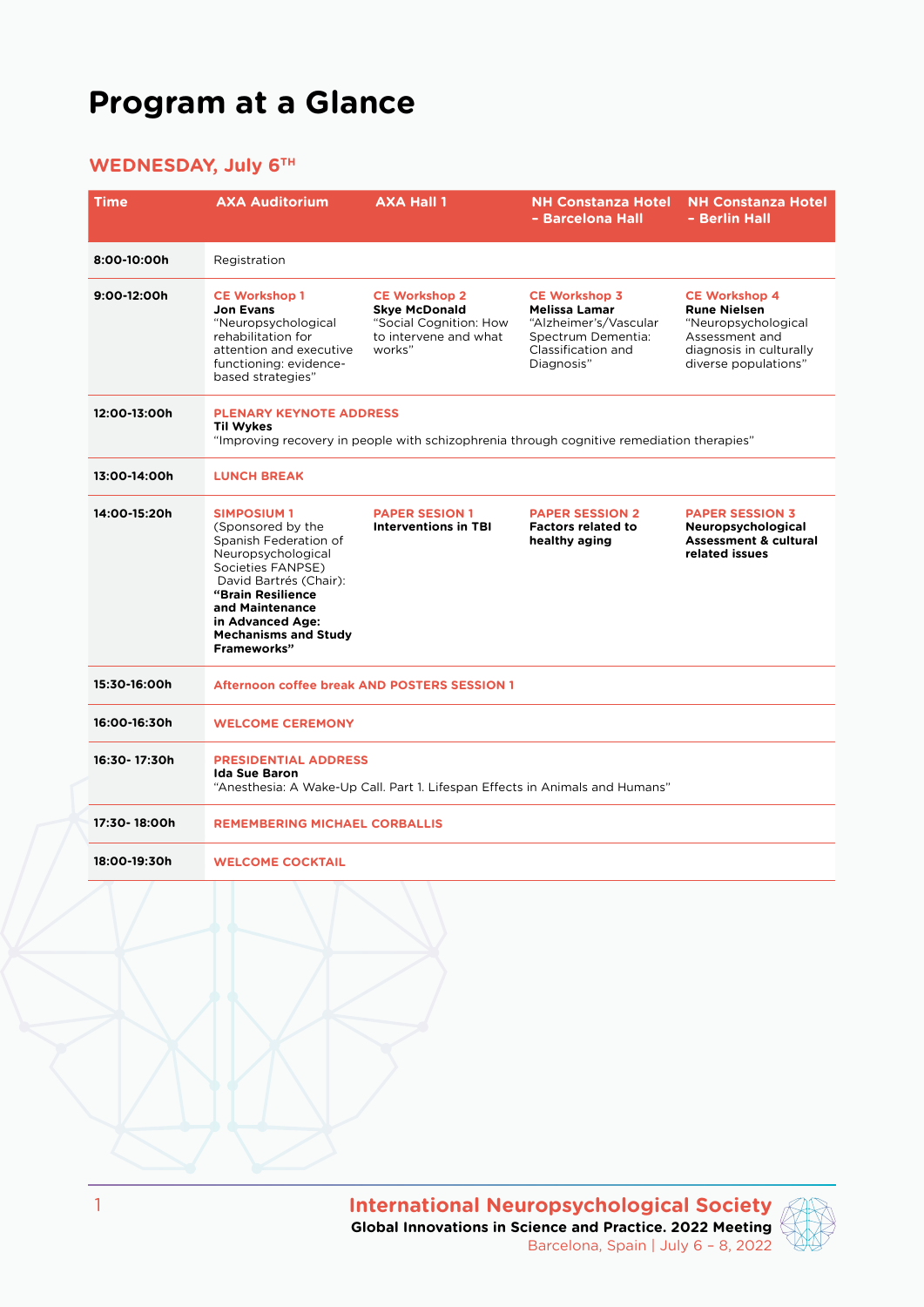## **Program at a Glance**

### **THURSDAY, July 7TH**

| <b>Time</b>  | <b>AXA Auditorium</b>                                                                                                                                                                                                                                                    | <b>AXA Hall 1</b>                                                                                                                                                                            | <b>NH Constanza Hotel</b><br>- Barcelona Hall                                                                                                                                                 | <b>NH Constanza Hotel</b><br>- Berlin Hall                                                                                  |  |
|--------------|--------------------------------------------------------------------------------------------------------------------------------------------------------------------------------------------------------------------------------------------------------------------------|----------------------------------------------------------------------------------------------------------------------------------------------------------------------------------------------|-----------------------------------------------------------------------------------------------------------------------------------------------------------------------------------------------|-----------------------------------------------------------------------------------------------------------------------------|--|
| 9:00-12:00h  | <b>SIMPOSIUM 2</b><br>(Sponsored by the INS-<br>Special Interest Group<br>NeuroCOVID) Jose A<br>Muñoz-Moreno (Chair):<br>"Cross-Cultural<br><b>Considerations and</b><br><b>Updated International</b><br>Results"                                                        | <b>PAPER SESSION 4</b><br><b>New approaches</b><br>to Cognitive<br>rehabilitation                                                                                                            | <b>PAPER SESSION 5</b><br><b>Assessment and</b><br>treatment response<br>in TBI                                                                                                               | <b>PAPER SESSION 6</b><br><b>Everyday memory</b><br>failures and<br>confabulation                                           |  |
| 10:00-11:20h | <b>SIMPOSIUM 3</b><br>Jonh DeLuca (Chair):<br>"Neuropsychological<br>rehabilitation and<br><b>Neurodegeneratives</b><br>disorders"                                                                                                                                       | <b>PAPER SESSION 7</b><br><b>Infectious disorders</b><br>and Neuropsychology:<br><b>Covid and HIV</b>                                                                                        | <b>PAPER SESSION 8</b><br><b>Executive functions</b><br>and control-inhibition                                                                                                                | <b>PAPER SESSION 9</b><br><b>Contributions of</b><br>neurophysiological<br>procedures to<br>neuropsychological<br>disorders |  |
| 11:30-12:00h | <b>MORNING COFFEE BREAK + POSTERS SESSION 2</b>                                                                                                                                                                                                                          |                                                                                                                                                                                              |                                                                                                                                                                                               |                                                                                                                             |  |
| 12:00-13:00h | <b>PLENARY KEYNOTE</b><br><b>Chiara Nosarti</b><br>"Brain and behaviour following very preterm birth"                                                                                                                                                                    |                                                                                                                                                                                              |                                                                                                                                                                                               |                                                                                                                             |  |
| 13:00-14:00h | <b>LUNCH BREAK</b>                                                                                                                                                                                                                                                       |                                                                                                                                                                                              |                                                                                                                                                                                               |                                                                                                                             |  |
| 14:00-14-50h | <b>PAPER SESSION 10</b><br>Neuropsychology of<br>ADHD in childhood and<br>adulthood                                                                                                                                                                                      | <b>PAPER SESSION 11</b><br><b>Cultural and social</b><br>aspects influencing<br>neuropsychological<br>assessment                                                                             | <b>PAPER SESSION 12</b><br>The role of cognitive,<br>subjective and<br>biological factors in<br>TBI                                                                                           | <b>PAPER SESSION 13</b><br><b>Stroke: cognitive</b><br>and emotional<br>consequences                                        |  |
| 15:00-16:00h | <b>PLENARY KEYNOTE</b><br><b>Rafael Yuste</b><br>"NeuroRights: Human Rights Guidelines for Neurotechnology"                                                                                                                                                              |                                                                                                                                                                                              |                                                                                                                                                                                               |                                                                                                                             |  |
| 16:00-16:30h | <b>AFTERNOON COFFEE BREAK + POSTERS SESSION 3</b>                                                                                                                                                                                                                        |                                                                                                                                                                                              |                                                                                                                                                                                               |                                                                                                                             |  |
| 16:30-17:50h | <b>SIMPOSIUM 4</b><br>Elisa Di Rosa (Chair):<br>"Negative affect and<br>neurodegenerative<br>diseases: Recent<br>progress and future<br>directions"                                                                                                                      | <b>SIMPOSIUM 5</b><br>Isaac Tourgeman<br>(Chair):<br>"The Utilization of<br><b>Wearable and Passive</b><br>Technology in the<br><b>Monitoring of Mental</b><br>and General Health<br>Status" | <b>INS AWARD FOR</b><br><b>EARLY CAREER</b><br><b>RESEARCH &amp;</b><br><b>INS ARTHUR BENTON</b><br><b>AWARD FOR MID-</b><br><b>CAREER RESEARCH</b>                                           | <b>PAPER SESSION 26</b><br><b>Factors influencing</b><br>cognitive deficits in<br>schizophrenia                             |  |
| 18:00-19:20h | <b>SIMPOSIUM 6</b><br>(Sponsored<br>by Sociedad<br>Latinoamericana de<br>Neuropsicología SLAN)<br>Mauricio García-Barrera<br>(Chair):<br>"Neuropsychological<br>research in the<br><b>Americas: From genes</b><br>to brain, cognition,<br>and everyday mental<br>health" | <b>PAPER SESSION 14</b><br><b>Cognitive and</b><br>behavioural<br>determinants of TBI                                                                                                        | <b>SIMPOSIUM 7 INVITED</b><br>(Sponsored by the<br><b>INS Student Liaison</b><br>Committee)<br>"Impact of cultural<br>diversity on<br>neuropsychological<br>assessment and<br>rehabilitation" | <b>PAPER SESSION 15</b><br>Neuropsychology of<br><b>Epilepsy</b>                                                            |  |

**International Neuropsychological Society Global Innovations in Science and Practice. 2022 Meeting** Barcelona, Spain | July 6 – 8, 2022